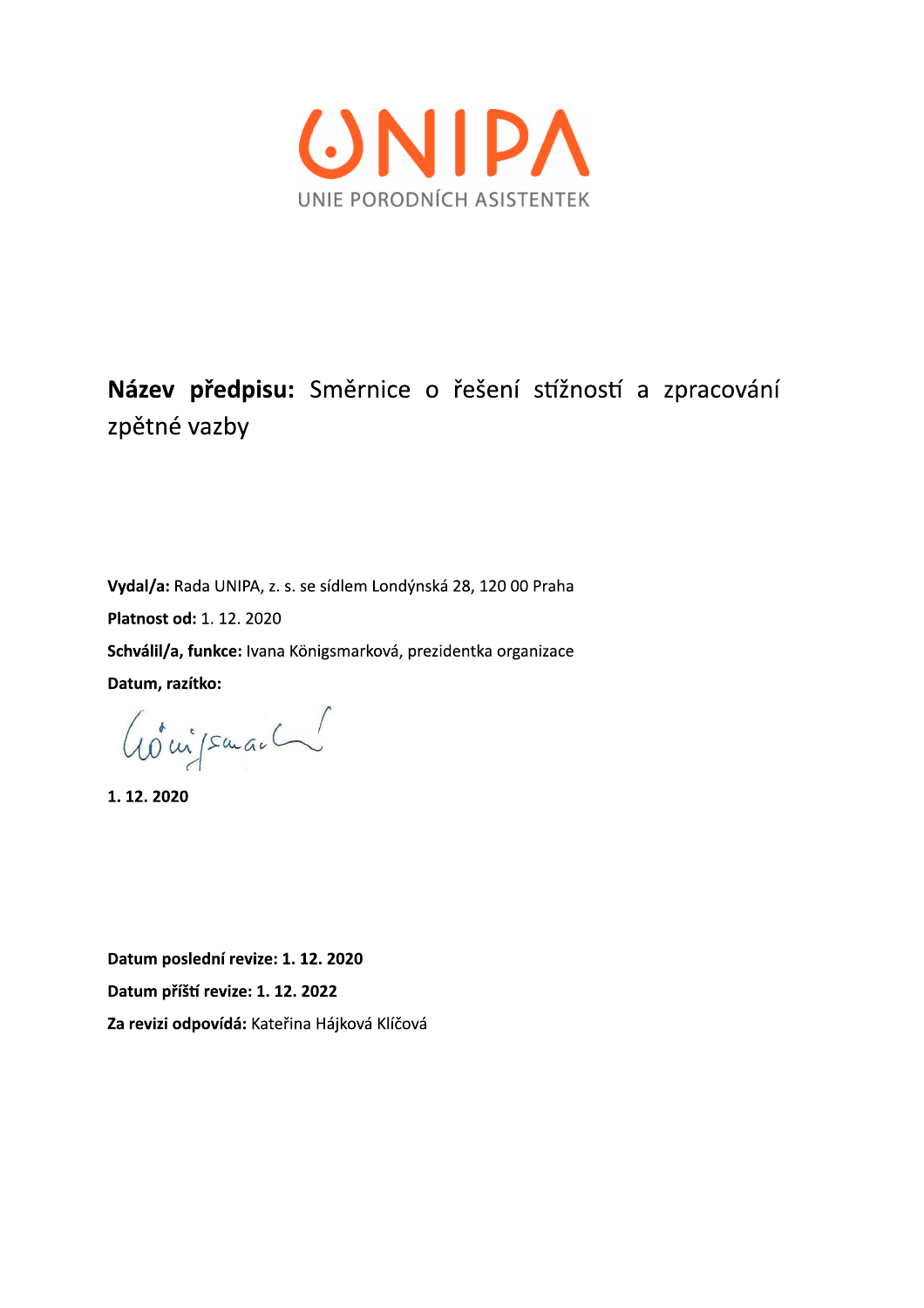Tento dokument upravuje postup při řešení stížností na služby UNIPA a na péči členek UNIPA a návrhů na zlepšení služeb organizace i porodních asistentek. Postup pro řešení stížností a návrhů na zlepšení služeb se v zásadě liší dle pozice stěžovatele.

O možnostech podávání stížností či návrhů jsou veřejnost i členky UNIPA informovány prostřednictvím webu www.unipa.cz v sekci Kontakt. Členky jsou o těchto možnostech navíc informovány během přijímacího procesu v prvním informačním e-mailu.

## 1. Stížnosti

- členky UNIPA i veřejnost se se svými stížnostmi mohou obracet na etickou komisi (Ize  $\bullet$ ji zkontaktovat přes etika@unipa.cz)
	- o etická komise vyhodnotí povahu stížnosti
	- o o přijaté stížnosti bezodkladně informuje Radu
	- o etická komise vydá písemné vyjádření do 30 dnů od přijetí stížnosti; pokud však stížnost svou povahou přesahuje kompetence etické komise, předává stížnost Radě
	- Rada musí vydat písemné vyjádření nejpozději do 30 dnů od přijetí stížnosti  $\circ$
	- $\circ$ odvolání proti vyjádření etické komise či Rady ke stížnosti může stěžující podat kontrolní komisi prostřednictvím výkonné ředitelky. Kontrolní komise stížnost vyhodnotí a vydá písemné vyjádření nejpozději do 30 dnů.
	- pokud se stížnost týká členky Rady, tak se tato členka jednání o stížnosti  $\circ$ neúčastní
	- o stížnosti jsou shromažďovány ve složce Stížnosti na sdíleném disku Rady UNIPA. Obsahují podnět ke stížnosti, řešení stížnosti a konečné vyjádření.
	- $\circ$ v rámci řešení stížností na služby členek UNIPA vždy upřednostňujeme zprostředkování mediace mezi klientkou a členkou či jiné konsensuální řešení
	- Rada UNIPA může v souvislosti s podnětem vydat obecné prohlášení nebo  $\circ$ odborné doporučení pro členky

## 2. Návrhy

- · členky UNIPA se se svými návrhy na zlepšení fungování organizace mohou obracet na radní pro péči o členky
	- $\circ$ radní pečující o členku vyhodnotí povahu návrhu a pokud je v její kompetenci, vydá vyjádření do 30 dnů. Pokud svou povahou přesahuje kompetence radní pro péči o členky, předává návrh Radě UNIPA.
	- Rada návrh posoudí a vydá písemné vyjádření nejpozději do 30 dnů od přijetí  $\circ$ návrhu.
- · odborná i laická veřejnost se se svými návrhy na zlepšení fungování organizace může obracet na výkonnou ředitelku
	- výkonná ředitelka vyhodnotí povahu návrhu a pokud je v její kompetenci, vydá vyjádření do 10 dnů. Pokud svou povahou přesahuje kompetence výkonné ředitelky, předává návrh Radě UNIPA.